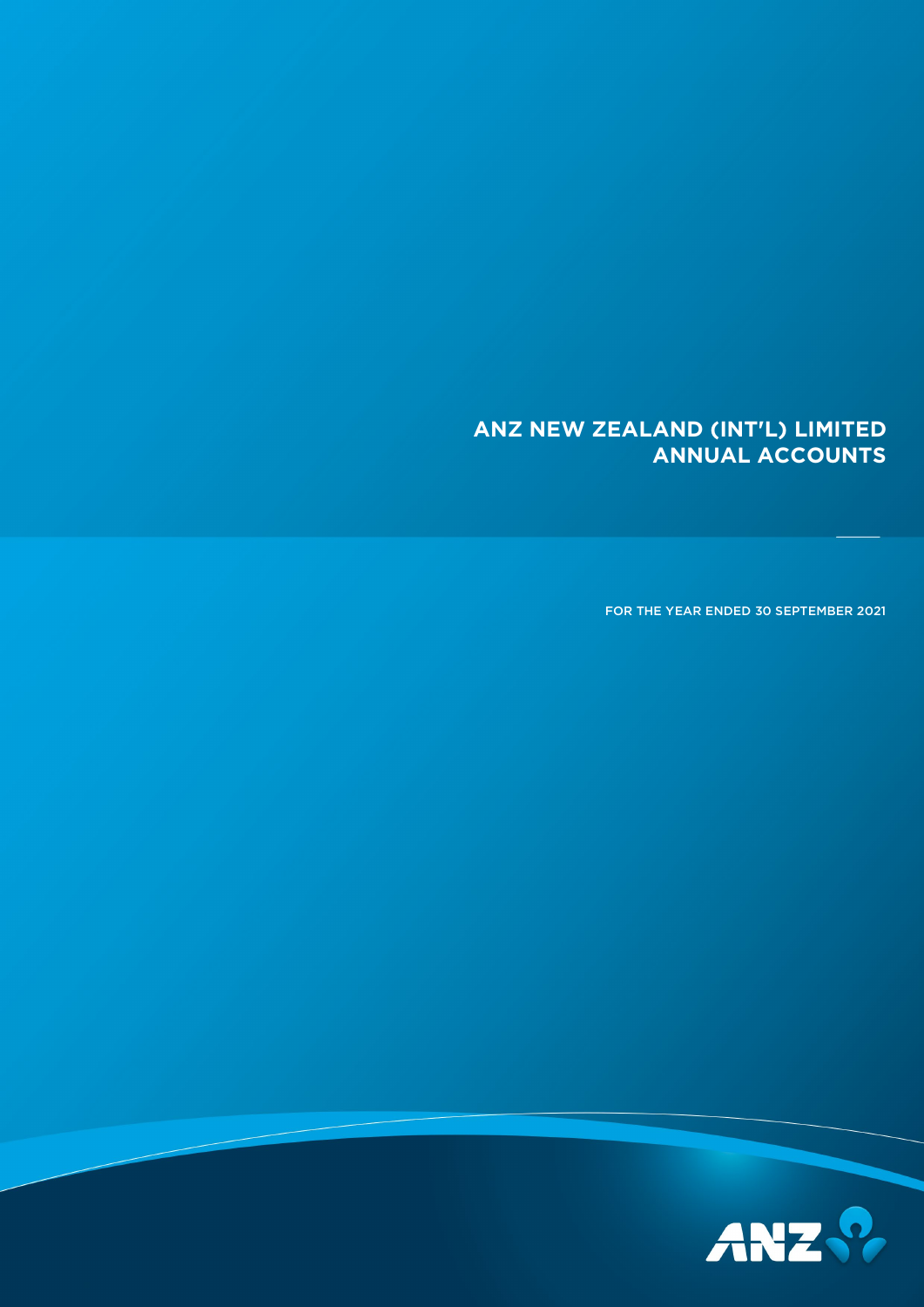## **FINANCIAL STATEMENTS**

## **STATEMENT OF COMPREHENSIVE INCOME**

|                                                |      | 2021            | 2020           |
|------------------------------------------------|------|-----------------|----------------|
| For the year ended 30 September                | Note | NZ\$m           | NZ\$m          |
| Interest income                                | 6    | 277             | 421            |
| Interest expense                               | ∠    | (270)           | (412)          |
| Net interest income                            |      |                 | 9              |
| Operating expenses                             |      | $\qquad \qquad$ | (1)            |
| Profit before credit impairment and income tax |      |                 | 8              |
| Credit impairment release / (charge)           |      | 3               | (4)            |
| Profit before income tax                       |      | 10              | $\overline{4}$ |
| Income tax expense                             | 3    | (2)             | (2)            |
| Profit after income tax                        |      | 8               |                |

There are no items of other comprehensive income.

## **BALANCE SHEET**

|                             |      | 2021   | 2020   |
|-----------------------------|------|--------|--------|
| As at 30 September          | Note | NZ\$m  | NZ\$m  |
| Assets                      |      |        |        |
| Due from the Parent Company | 6    | 21,218 | 20,649 |
| Total assets                |      | 21,218 | 20,649 |
| Liabilities                 |      |        |        |
| Accrued interest payable    |      | 9      | 20     |
| Commercial paper            | 4    | 4,432  | 1,747  |
| Current tax liabilities     |      |        |        |
| Debt issuances              | 5    | 16,762 | 18,875 |
| <b>Total liabilities</b>    |      | 21,204 | 20,643 |
| Net assets                  |      | 14     | 6      |
| Equity                      |      |        |        |
| Retained profits            |      | 14     | 6      |
| <b>Total equity</b>         | 8    | 14     | 6      |

These annual accounts were approved by the Board of Directors on 10 November 2021.

For and on behalf of the Board of Directors:

T

Chris O'Neale Director 10 November 2021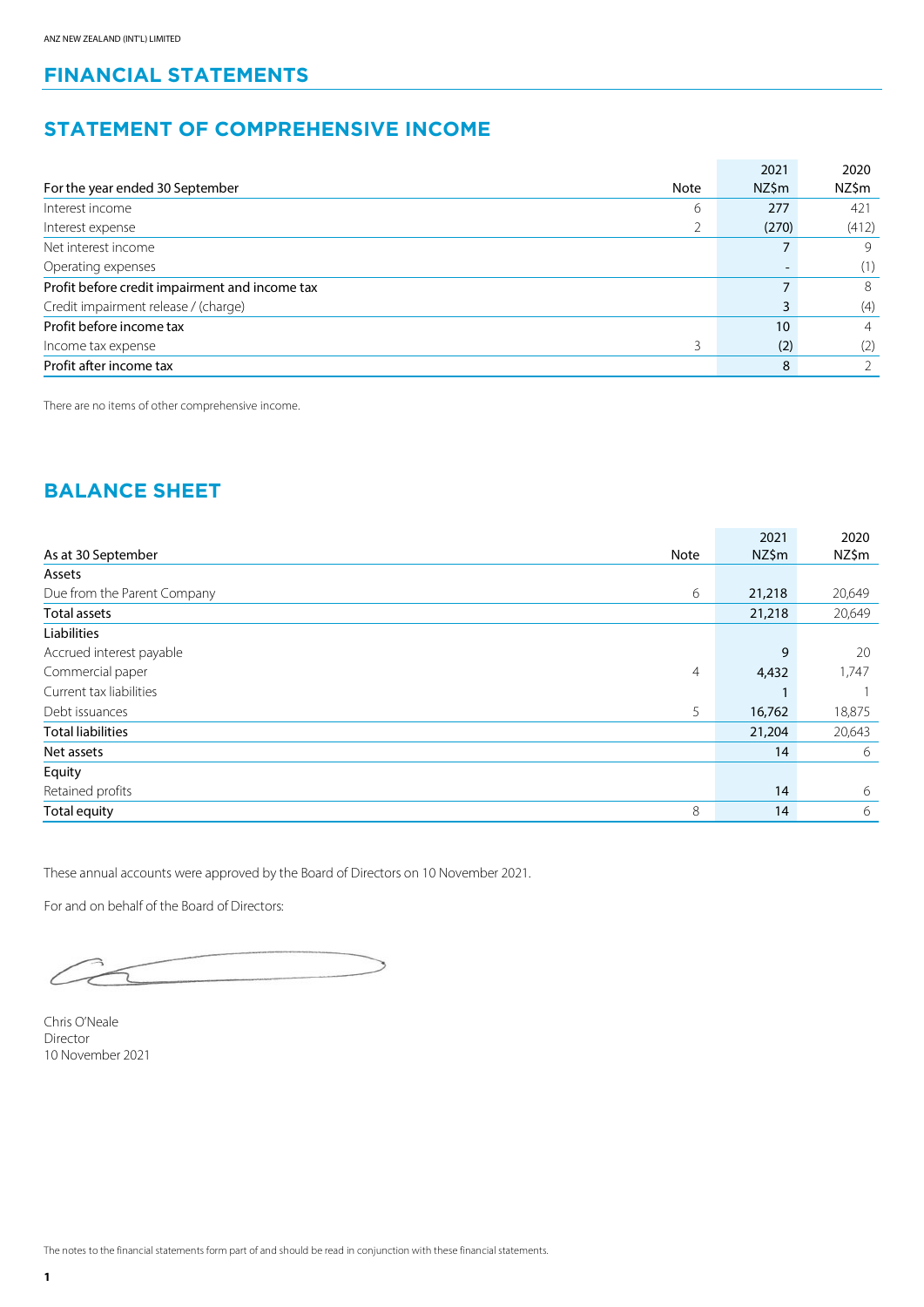## **CASH FLOW STATEMENT**

|                                                             | 2021    | 2020     |
|-------------------------------------------------------------|---------|----------|
| For the year ended 30 September                             | NZ\$m   | NZ\$m    |
| Cash flows from operating activities                        |         |          |
| Interest received                                           | 288     | 424      |
| Interest paid                                               | (281)   | (415)    |
| Operating expenses                                          |         | (1)      |
| Tax paid                                                    | (2)     | (2)      |
| Net cash flows provided by operating activities             | 5       | 6        |
| Cash flows from investing activities                        |         |          |
| (Increase) / decrease in due from the Parent Company        | (1,687) | 1,124    |
| Net cash flows (used in) / provided by investing activities | (1,687) | 1,124    |
| Cash flows from financing activities                        |         |          |
| Proceeds from debt issuances                                | 2,685   | 2,327    |
| Redemption of debt issuances                                | (3,654) | (2,786)  |
| Increase / (decrease) in commercial paper                   | 2,651   | (671)    |
| Net cash flows provided by / (used in) financing activities | 1,682   | (1, 130) |
| Net increase in cash and cash equivalents                   |         |          |
| Cash and cash equivalents at beginning of the year          |         |          |
| Cash and cash equivalents at end of the year                |         |          |

| Reconciliation of profit after income tax to net cash flows provided by operating activities |      |                |
|----------------------------------------------------------------------------------------------|------|----------------|
| Profit after income tax                                                                      | 8    |                |
| Non-cash items:                                                                              |      |                |
| Credit impairment charge / (release)                                                         | (3)  | $\overline{4}$ |
| Other adjustments:                                                                           |      |                |
| Change in accrued interest receivable                                                        | 11   | 3.             |
| Change in accrued interest payable                                                           | (11) | (3)            |
| Net cash flows provided by operating activities                                              |      | 6              |

## **STATEMENT OF CHANGES IN EQUITY**

|                         | Retained<br>earnings<br>NZ\$m | Total<br>equity<br>NZ\$m |
|-------------------------|-------------------------------|--------------------------|
| As at 1 October 2019    |                               | 4                        |
| Profit or loss          |                               |                          |
| As at 30 September 2020 |                               | 6                        |
| As at 1 October 2020    | 6                             | 6                        |
| Profit or loss          | 8                             | 8                        |
| As at 30 September 2021 | 14                            | 14                       |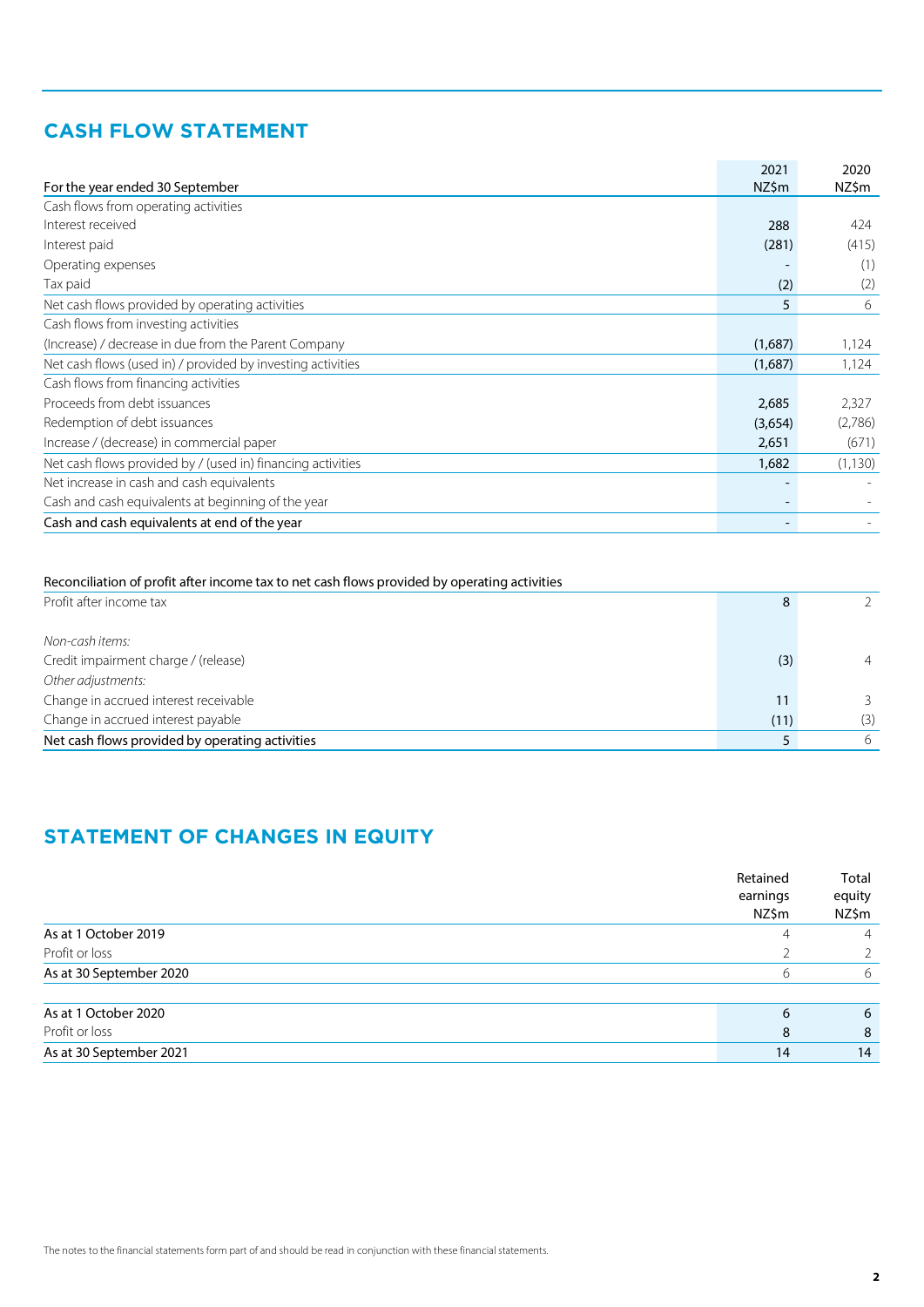## **NOTES TO THE FINANCIAL STATEMENTS**

### 1. SIGNIFICANT ACCOUNTING POLICIES

#### (a) Basis of preparation

#### (i) Statement of compliance

These financial statements have been prepared in accordance with the requirements of the Tax Administration Act 1994 (New Zealand) and The Overseas Companies Regulations 2009 (United Kingdom), and comply with:

- New Zealand Generally Accepted Accounting Practice, as defined in the Financial Reporting Act 2013;
- New Zealand equivalents to International Financial Reporting Standards (NZ IFRS) and other applicable Financial Reporting Standards, as appropriate for publicly accountable for-profit entities; and
- International Financial Reporting Standards (IFRS).

These financial statements have been audited in accordance with International Standards on Auditing (New Zealand), as issued by the New Zealand Auditing and Assurance Standards Board of the External Reporting Board.

ANZ New Zealand (Int'l) Limited (the Company) is incorporated in New Zealand under the Companies Act 1993. Its registered office is, Ground Floor, ANZ Centre, 23-29 Albert Street, Auckland, 1010, New Zealand. The Company is a wholly owned subsidiary of ANZ Bank New Zealand Limited (the Parent Company) and the ultimate parent company is Australia and New Zealand Banking Group Limited, which is incorporated in Victoria, Australia.

The principal accounting policies adopted in the preparation of the financial statements are set out below.

#### (ii) Use of estimates and assumptions

The preparation of the financial statements requires the use of management judgement, estimates and assumptions that affect reported amounts and the application of policies. The estimates and associated assumptions are based on historical experience and various other factors that are believed to be reasonable. Actual results may differ from these estimates.

*Allowance for expected credit losses and coronavirus(COVID-19) pandemic*

During the year ended 30 September 2021, the collectively assessed allowance for expected credit losses (ECL) decreased by NZ\$3 million, reflecting the impact of an improved economic outlook since 30 September 2020.

The uncertain evolution of the COVID-19 pandemic increases the risk to the forecast resulting in an understatement or overstatement of the ECL balance due to uncertainties around:

- the extent and duration of the disruption to business arising from the actions of governments, businesses and consumers in the ongoing management of the virus;
- the impact and expected response of the economy (and forecasts of key economic factors including GDP, employment and house prices). This includes the response of capital markets, and the impacts on credit quality, liquidity, unemployment, consumer spending, as well as specific sector impacts; and
- the efficacy of vaccines against variants of the virus, and the effectiveness of government and central bank measures to support businesses and consumers through this disruption.

Actual economic conditions are likely to be different from those forecast since anticipated events frequently do not occur as expected, and the effect of those differences may significantly impact ECL.

#### (iii) Basis of measurement

These financial statements have been prepared on a going concern basis in accordance with historical cost concepts.

#### (iv) Rounding

The amounts contained in the financial statements have been rounded to the nearest million dollars, except where otherwise stated.

#### (v) Changes in accounting policies

There have been no changes in accounting policies or early adoption of accounting standards in the preparation and presentation of the financial statements.

#### (vi) Foreign currency translation

#### Functional and presentation currency

The financial statements are presented in New Zealand dollars, which is the Company's functional currency.

#### Transactions and balances

Foreign currency transactions are translated into the functional currency using the exchange rates prevailing at the dates of the transactions. Monetary assets and liabilities resulting from foreign currency transactions are subsequently translated at the spot rate at reporting date.

Exchange differences arising on the settlement of monetary items or on translating monetary items at rates different to those at which they were initially recognised or included in a previous financial report, are recognised in the statement of comprehensive income in the period in which they arise.

#### (b) Income and expense recognition

Interest income and interest expense are recognised in the statement of comprehensive income as they accrue, using the effective interest method.

The effective interest method calculates the amortised cost of a financial asset or financial liability and allocates the interest income or interest expense, including any fees and directly related transaction costs that are an integral part of the effective interest rate, over the expected life of the financial asset or liability. The application of the method has the effect of recognising income and expense on the financial asset or liability evenly in proportion to the amount outstanding over the period to maturity or repayment.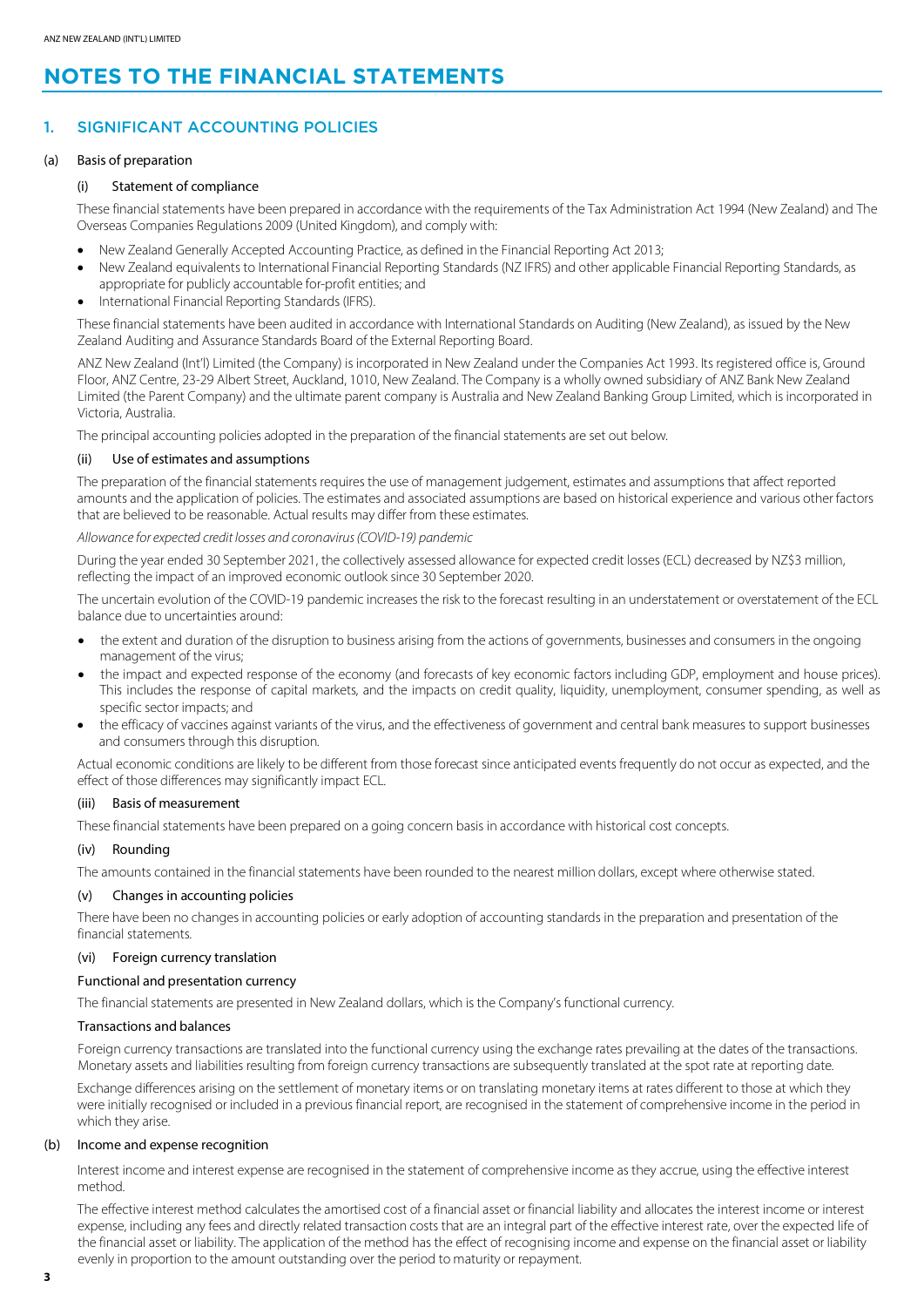#### 1. SIGNIFICANT ACCOUNTING POLICIES (CONTINUED)

#### (c) Income tax

#### (i) Income tax expense

Income tax on profits for the period comprises current and deferred tax. It is recognised in the statement of comprehensive income as tax expense, except when it relates to items credited directly to equity, in which case it is recorded in equity.

#### (ii) Current tax

Current tax is the expected tax payable on taxable income for the period, based on tax rates (and tax laws) which are enacted or substantively enacted by the reporting date and including any adjustment for tax payable in previous periods. Current tax for current and prior periods is recognised as a liability (or asset) to the extent that it is unpaid (or refundable).

#### (d) Recognition and derecognition of financial assets and financial liabilities

#### (i) Recognition

Financial assets include amounts due from the Parent Company. Financial liabilities include commercial paper and debt issuances.

The Company recognises a financial asset or liability on its balance sheet when, and only when, the Company becomes a party to the contractual provisions of the financial asset or liability. Financial assets and financial liabilities are initially recognised at fair value including directly attributable transaction costs and subsequently measured at amortised cost.

#### (ii) Derecognition

The Company derecognises a financial asset from its balance sheet when, and only when, (i) the contractual rights to the cash flows from the financial asset expire, or (ii) the Company has transferred all or substantially all of the risks and rewards of ownership of the financial asset and no longer controls the financial asset. The Company derecognises a financial liability from its balance sheet, when and only when, it is extinguished.

#### (e) Presentation

#### (i) Offsetting of income and expenses

Income and expenses are not offset unless required or permitted by an accounting standard. This generally arises in the following circumstances:

- where gains and losses from a group of similar transactions are reported on a net basis such as foreign exchange gains and losses;
- where amounts are collected on behalf of third parties, where the Company is, in substance, acting as an agent only; or
- where costs are incurred on behalf of customers from whom the Company is reimbursed.

#### (ii) Offsetting of assets and liabilities

Assets and liabilities are offset and the net amount reported in the balance sheet only where:

- there is a current enforceable legal right to offset the asset and liability; and
- there is an intention to settle on a net basis, or to realise the asset and settle the liability simultaneously.

#### (iii) Cash flow statement

Certain cash flows have been netted in order to provide more meaningful disclosure, as many of the cash flows are received and immediately lent to the Parent Company.

#### (iv) Segment reporting

Business segments are distinguishable components of the Company that provide products or services that are subject to risks and rewards that are different to those of other business segments. Geographical segments provide products or services within a particular economic environment that is subject to risks and rewards that are different to those components operating in other economic environments.

As the principal activity of the Company is the raising of external funding, which is on-lent to the Parent Company at a margin, and the majority of its revenue is not earned from external customers, the Company does not have any reportable segments.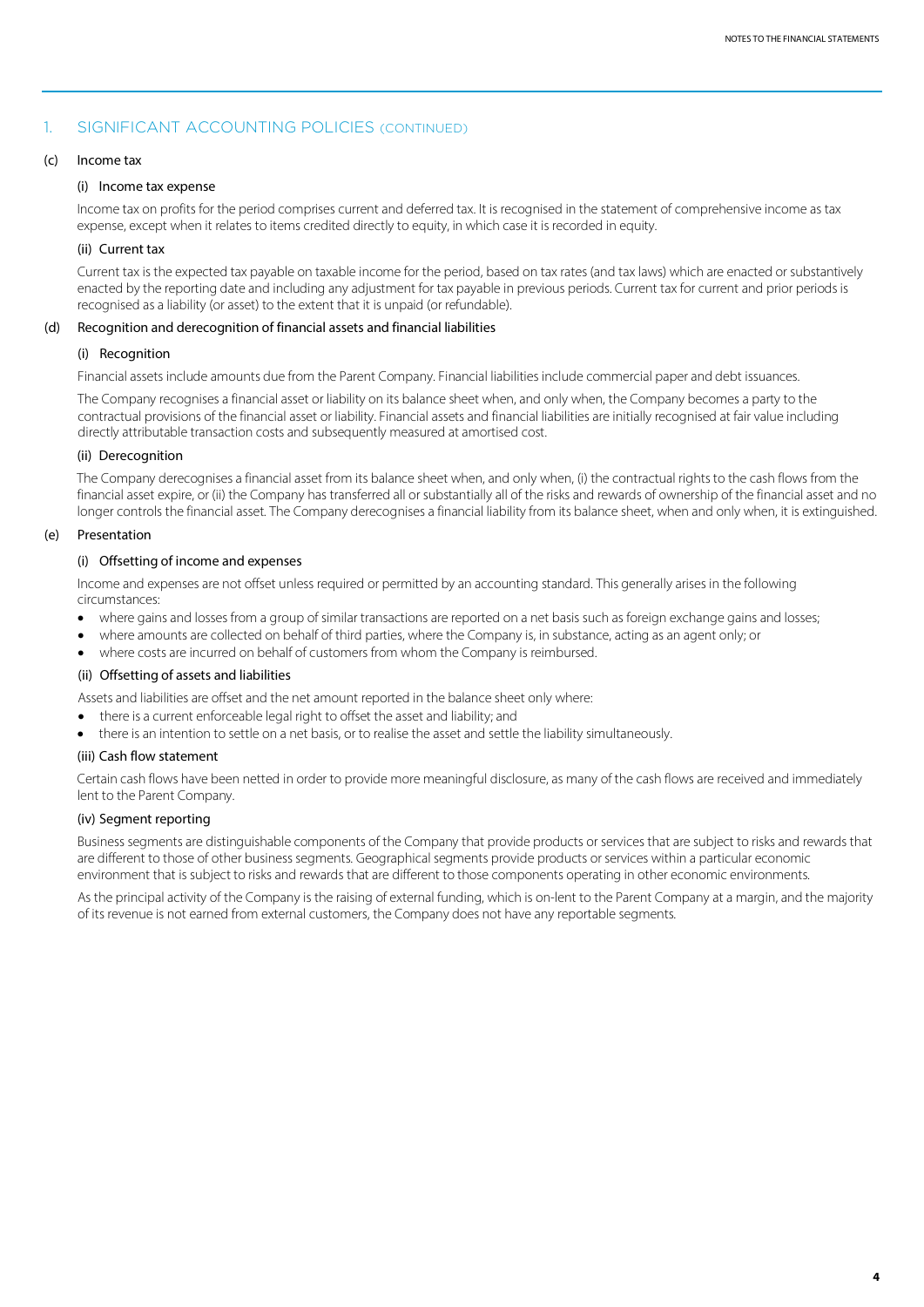## NOTES TO THE FINANCIAL STATEMENTS

#### 2. INTEREST EXPENSE

|                        | 2021  | 2020  |
|------------------------|-------|-------|
|                        | NZ\$m | NZ\$m |
| Commercial paper       | a     | 50    |
| Debt issuances         | 261   | 362   |
| Total interest expense | 270   | 412   |

#### 3. INCOME TAX

|                                                                              | 2021  | 2020  |
|------------------------------------------------------------------------------|-------|-------|
|                                                                              | NZ\$m | NZ\$m |
| Reconciliation of the prima facie income tax payable on profit               |       |       |
| Profit before income tax                                                     | 10    |       |
| Prima facie income tax at 28%                                                |       |       |
| Tax effect of non-deductible / (non-taxable) credit impairment charge        | (1)   |       |
| Total income tax expense                                                     |       |       |
| Amounts recognised in the statement of comprehensive income                  |       |       |
| Current tax                                                                  |       |       |
| Total income tax expense recognised in the statement of comprehensive income |       |       |

#### 4. COMMERCIAL PAPER

Commercial paper comprises issuances under the Company's U.S. Commercial paper programme and is guaranteed by the Parent Company.

#### 5. DEBT ISSUANCES

|                        | 2021   | 2020   |
|------------------------|--------|--------|
|                        | NZ\$m  | NZ\$m  |
| U.S. medium term notes | 7,634  | 9,496  |
| Euro medium term notes | 4,912  | 4.923  |
| Covered bonds          | 4,216  | 4,456  |
| Total debt issued      | 16,762 | 18,875 |

Debt issuances are guaranteed by the Parent Company. Debt issuances, other than covered bonds, are otherwise unsecured and rank equally with other unsecured liabilities.

#### Covered Bonds

Substantially all of the assets of the ANZNZ Covered Bond Trust (the Trust) are made up of certain housing loans and related securities originated by the Parent Company which are security for the guarantee by ANZNZ Covered Bond Trust Limited as trustee of the Trust for issuances of covered bonds by the Company, or the Parent Company, from time to time. The assets of the Trust are not available to creditors of the Company or the Parent Company, although the Company or the Parent Company (or its liquidator or statutory manager) may have a claim against the residual assets of the Trust (if any) after all prior ranking creditors of the Trust have been satisfied.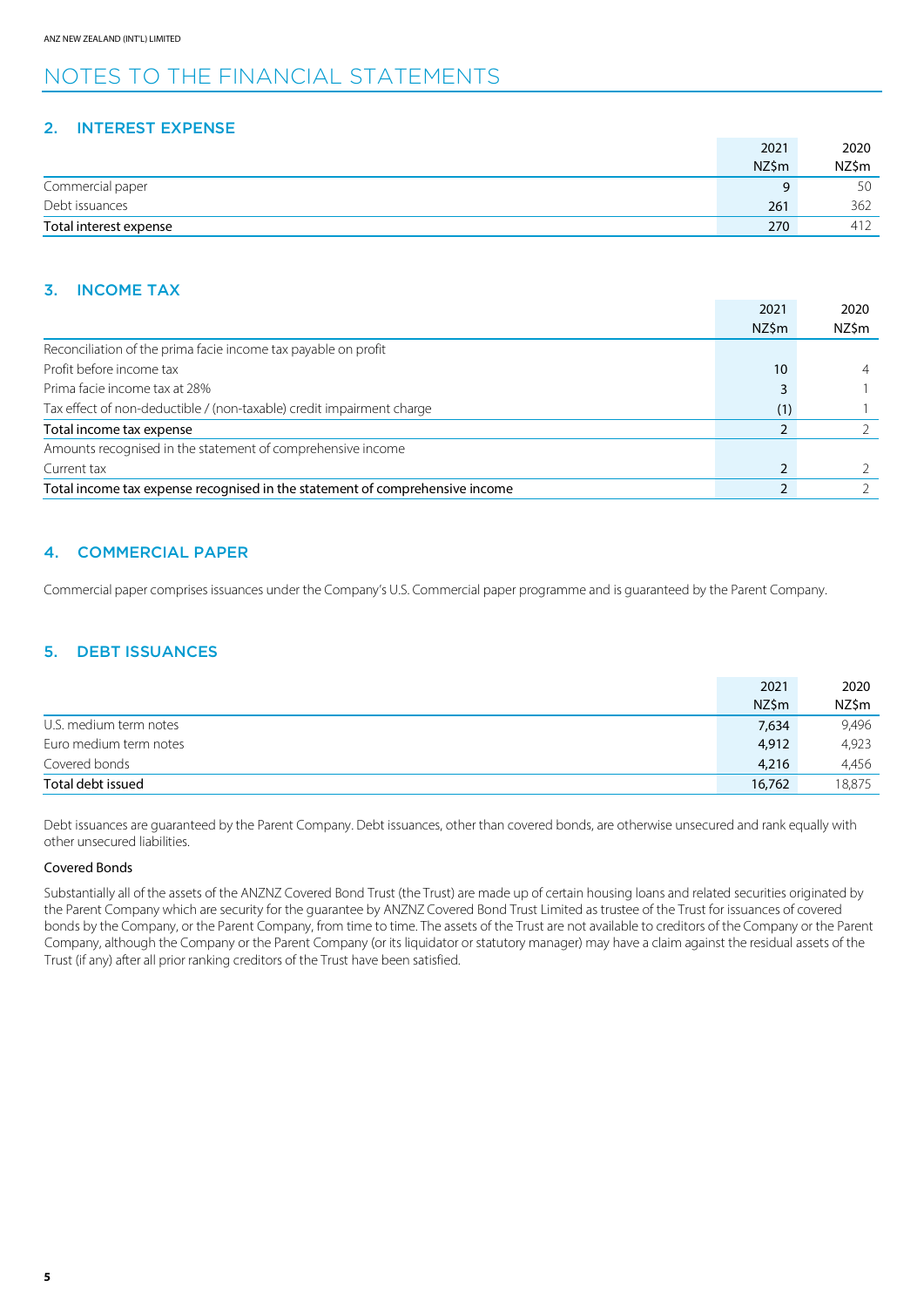#### 6. RELATED PARTY TRANSACTIONS

#### Transactions with other related parties

The Company undertakes transactions with the Parent Company and other members of the Australia and New Zealand Banking Group Limited group of companies (ANZ Group). These transactions principally consist of funding transactions. Other members of the ANZ Group provide administrative functions, including remuneration of key management personnel, to the Company for which no payments have been made.

All interest income is from the Parent Company. Audit fees and fees for other services have been paid to the auditors by the Parent Company without reimbursement.

|                                                   | 2021    | 2020    |
|---------------------------------------------------|---------|---------|
|                                                   | NZ\$000 | NZ\$000 |
| Audit or review of financial statements           | 39      | 39      |
| Audit related services:                           |         |         |
| Offer documents assurance or reviews              | 117     | 94      |
| Other assurance services                          | 17      |         |
| Total audit related services                      | 134     |         |
| Total fees paid to auditors by the Parent Company | 173     | 150     |

#### Balances with related parties

Amounts due from the Parent Company are lent on similar terms as the underlying funding raised, and are net of an allowance for expected credit losses of NZ\$8 million (2020: NZ\$11 million). The change in the allowance for expected credit losses for the year ended 30 September 2021 was a release of NZ\$3 million (2020: charge of NZ\$4 million).

As at 30 September 2021, ANZ Group held NZ\$1 million (2020: NZ\$31 million) of the Company's debt issuances.

#### 7. MATURITY ANALYSIS OF ASSETS AND LIABILITIES

The following is an analysis of asset and liability line items in the balance sheet that combine amounts expected to be realised or due to be settled within one year and after more than one year.

|                         | 2021                   |        |            | 2020     |        |        |
|-------------------------|------------------------|--------|------------|----------|--------|--------|
|                         | after more             |        |            |          |        |        |
|                         | within one<br>than one |        | within one | than one |        |        |
|                         | year                   | year   | Total      | year     | year   | Total  |
|                         | NZ\$m                  | NZ\$m  | NZ\$m      | NZ\$m    | NZ\$m  | NZ\$m  |
| Assets                  |                        |        |            |          |        |        |
| Due from Parent Company | 8,018                  | 13,200 | 21,218     | 5,882    | 14,767 | 20,649 |
| Liabilities             |                        |        |            |          |        |        |
| Debt issuances          | 3,562                  | 13,200 | 16,762     | 4,108    | 14,767 | 18,875 |

#### 8. EQUITY

#### Capital management policies

The Company's objectives when managing capital are to safeguard the Company's ability to continue as a going concern in order to provide funding for the Parent Company and to maintain an optimal capital structure to reduce the cost of capital.

The Company's capital comprises issued share capital and retained earnings. The Company manages its capital by distributing its retained profitsto the Parent Company.

#### Ordinary share capital

The Company's share capital consists of 500,000 (2020: 500,000) fully paid ordinary shares that have the rights and powers prescribed by Section 36 of the Companies Act 1993. The shares have a carrying value of NZ\$499,900.

There were no dividends paid on ordinary shares during the year (2020: nil).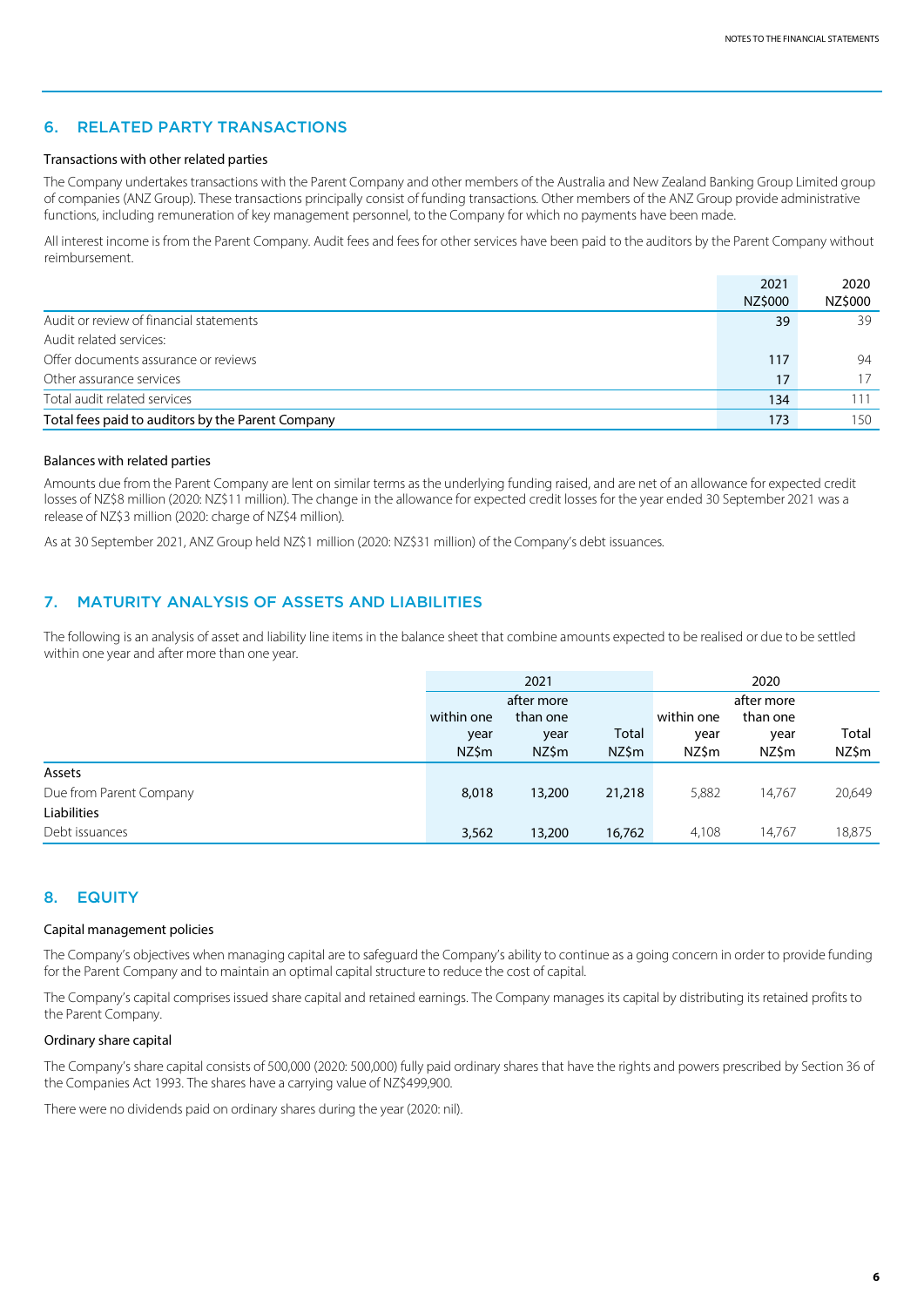## NOTES TO THE FINANCIAL STATEMENTS

#### 9. FINANCIAL RISK MANAGEMENT

Financial instruments are entered into by the Company in its operations as a financial intermediary. The Company's operations are match funded to minimise interest rate, currency and liquidity risks.

There are no material off balance sheet instruments. All aspects of risk are managed within a framework of policies, limits, control procedures, systems and reporting. Risk exposures are independently monitored and controlled within predefined limits, with an internal reporting framework in place.

#### Credit risk

Credit risk is the potential that the counterparty to a financial transaction will fail to perform according to the terms and conditions of the contract, thus causing loss.

The Company's principal exposure is to the Parent Company and the carrying amount represents the Company's maximum and net exposure to credit risk.

#### Market risk

#### *Interest rate risk*

Interest rate risk relates to the potential adverse impact of changes in market interest rates on future net interest income of the Company.

The Company manages its interest rate risk by matching interest rates and tenors on its financial liabilities with the interest rates and tenors on its financial assets with the Parent Company. As a result a 1% rate shock would not have any impact on profit or loss.

#### *Currency risk*

Currency risk arises from changes in foreign exchange rates impacting on residual currency positions that may result from the Company's business as a financial intermediary.

Currency risk is monitored in terms of open positions to each currency, based on nominal value and the duration of each exposure. The total amount of foreign currency exposures, whether recognised or unrecognised, within each currency is not material.

#### Liquidity risk

Liquidity risk is the risk that the Company is unable to meet its payment obligations on commercial paper and debt issuances when they fall due.

The Company manages its liquidity risk by matching interest rates and tenors on its financial liabilities with the interest rates and tenors on its financial assets with the Parent Company.

The table below provides residual contractual maturity analysis of financial liabilities at 30 September within relevant maturity groupings. All outstanding debt issuance is profiled on the earliest date on which the Company may be required to pay. The amounts represent principal and interest cash flows – so they may differ from equivalent amounts reported on the balance sheet.

|                                    |        |             |          |                 |                          | No                       |
|------------------------------------|--------|-------------|----------|-----------------|--------------------------|--------------------------|
|                                    |        | Less than 3 | $3 - 12$ | 1-5             | Beyond 5                 | specified                |
|                                    | Total  | months      | months   | years           | years                    | maturity                 |
| 2021                               | NZ\$m  | NZ\$m       | NZ\$m    | NZ\$m           | NZ\$m                    | NZ\$m                    |
| Liabilities                        |        |             |          |                 |                          |                          |
| Commercial paper                   | 4,435  | 2,181       | 2,254    | $\qquad \qquad$ | $\overline{\phantom{0}}$ |                          |
| Debt issuances                     | 17,706 | 12          | 3,766    | 9,021           | 4,907                    | $\overline{\phantom{0}}$ |
| <b>Total financial liabilities</b> | 22,141 | 2,193       | 6,020    | 9,021           | 4,907                    |                          |
|                                    |        |             |          |                 |                          |                          |

| ZUZU                        |        |                 |      |                          |                          |                          |
|-----------------------------|--------|-----------------|------|--------------------------|--------------------------|--------------------------|
| Commercial paper            | ,749   | $\sim$ 1 $\sim$ | 837  | $\overline{\phantom{0}}$ | $\overline{\phantom{0}}$ | $\overline{\phantom{0}}$ |
| Debt issuances              | 20,032 |                 | .384 | 74                       | 3,902                    |                          |
| Total financial liabilities | 21,781 |                 | ے،رب | 74                       | 3,902                    |                          |
|                             |        |                 |      |                          |                          |                          |

 $202$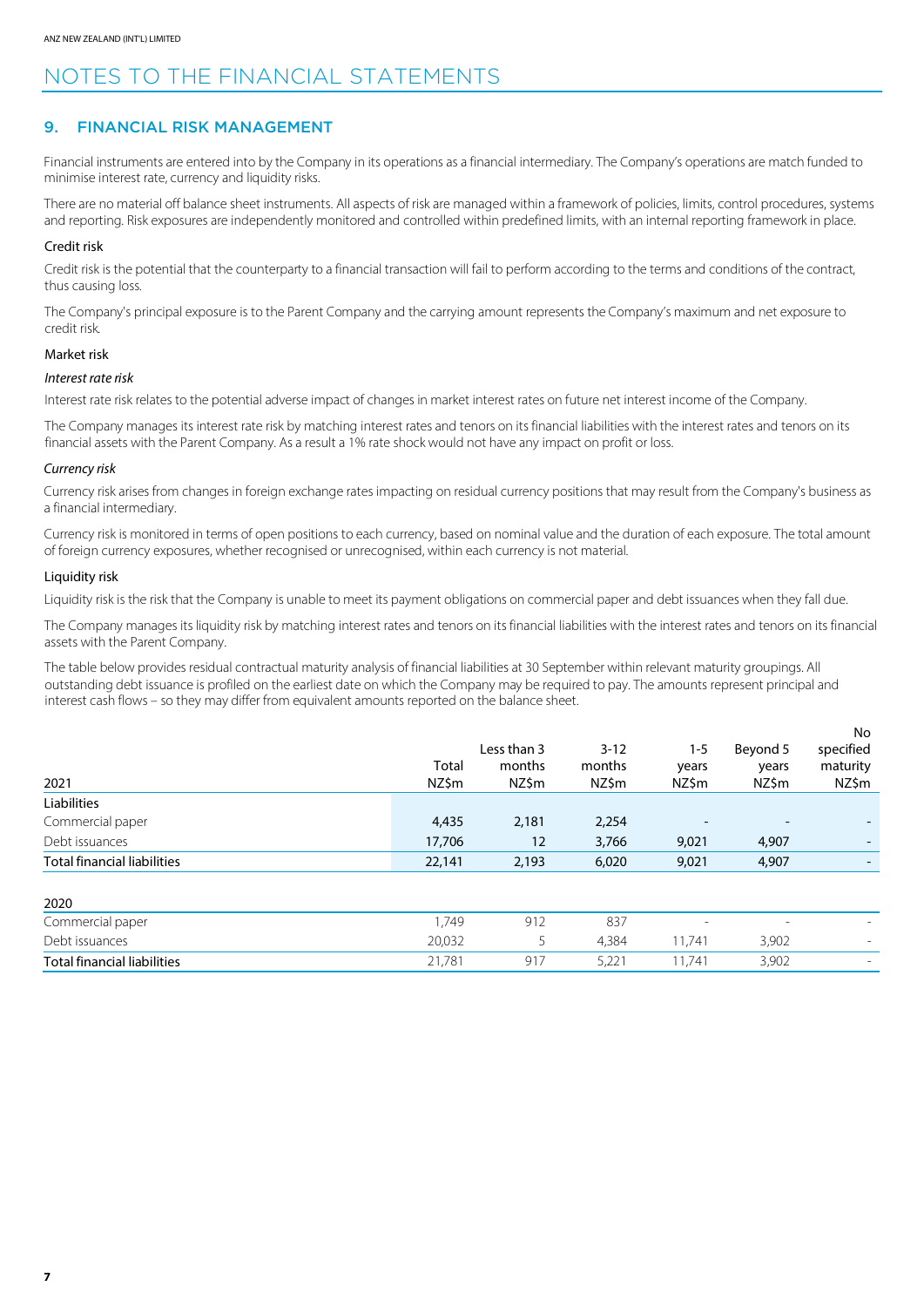#### 10. FAIR VALUE OF FINANCIAL INSTRUMENTS

No assets or liabilities are carried at fair value. The methodologies and assumptions used when determining fair value depend on the terms and risk characteristics of the various instruments and include the following:

- for accrued interest payable, the carrying amount is equivalent to the fair value.
- for all other financial assets and financial liabilities, estimated fair values are based on market rates.

Below is a comparison of the carrying amounts as reported on the balance sheet and fair value of financial asset and liability categories other than those categories where the carrying amount is considered a reasonable approximation of fair value:

|                              | 2021                        |                        | 2020                        |                        |
|------------------------------|-----------------------------|------------------------|-----------------------------|------------------------|
|                              | Carrying<br>amount<br>NZ\$m | Fair<br>value<br>NZ\$m | Carrying<br>amount<br>NZ\$m | Fair<br>value<br>NZ\$m |
| <b>Financial assets</b>      |                             |                        |                             |                        |
| Due from the Parent Company  | 21,218                      | 21,629                 | 20,649                      | 21,341                 |
| <b>Financial liabilities</b> |                             |                        |                             |                        |
| Commercial paper             | 4,432                       | 4,433                  | 1,747                       | 1,748                  |
| Debt issuances               | 16,762                      | 17,172                 | 18,875                      | 19,566                 |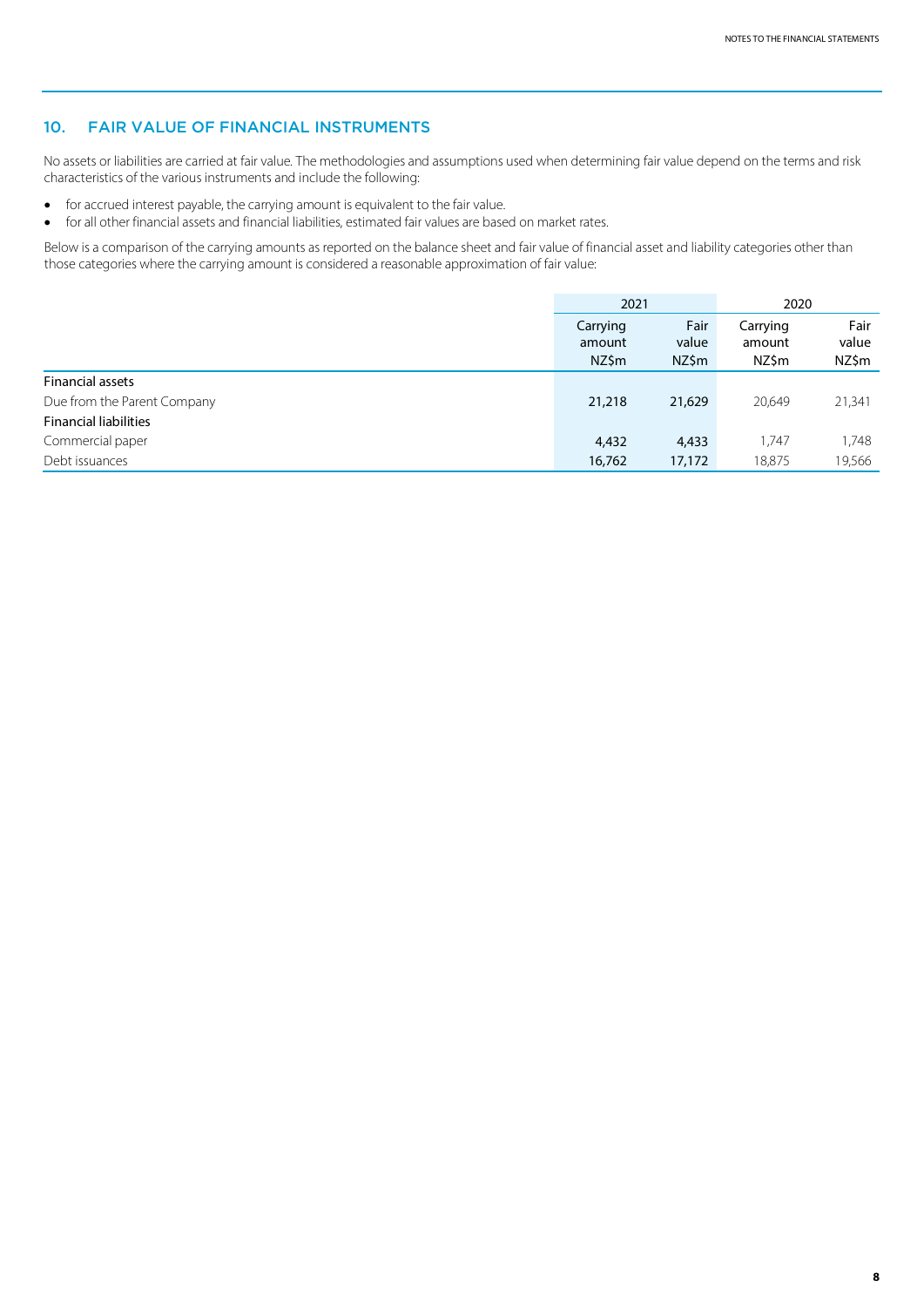

# Independent auditor's report

To the shareholder of ANZ New Zealand (Int'l) Limited

#### **Report on the audit of the financial statements**

#### **Opinion**

We have audited the accompanying financial statements which comprise:

- the balance sheet as at 30 September 2021;
- the statements of comprehensive income, changes in equity and cash flows for the year then ended; and
- notes, including a summary of significant accounting policies and other explanatory information.

In our opinion, the accompanying financial statements of ANZ New Zealand (Int'l) Limited (the "Company") on pages 1 to 8:

- i. present fairly in all material respects the Company's financial position as at 30 September 2021 and its financial performance and cash flows for the year ended on that date; and
- ii. comply with New Zealand Equivalents to International Financial Reporting Standards and International Financial Reporting Standards.



We conducted our audit in accordance with International Standards on Auditing (New Zealand) ("ISAs (NZ)"). We believe that the audit evidence we have obtained is sufficient and appropriate to provide a basis for our opinion.

We are independent of the Company in accordance with Professional and Ethical Standard 1 International Code of Ethics for Assurance Practitioners (Including International Independence Standards) (New Zealand) issued by the New Zealand Auditing and Assurance Standards Board and the International Ethics Standards Board for Accountants' International Code of Ethics for Professional Accountants (including International Independence Standards) (the "IESBA Code"), and we have fulfilled our other ethical responsibilities in accordance with these requirements and the IESBA Code.

Our responsibilities under ISAs (NZ) are further described in the auditor's responsibilities for the audit of the financial statements section of our report.

Our firm has also provided audit-related services to the Company in relation to prospectus reviews and assurance services. These matters have not impaired our independence as auditor of the Company. The firm has no other relationship with, or interests in, the Company.

### **Use of this independent auditor's report** . . .

This independent auditor's report is made solely to the shareholder as a body. Our audit work has been undertaken so that we might state to the shareholder those matters we are required to state to them in the independent auditor's report and for no other purpose. To the fullest extent permitted by law, we do not accept or assume responsibility to anyone other than the shareholder as a body for our audit work, this independent auditor's report, or any of the opinions we have formed.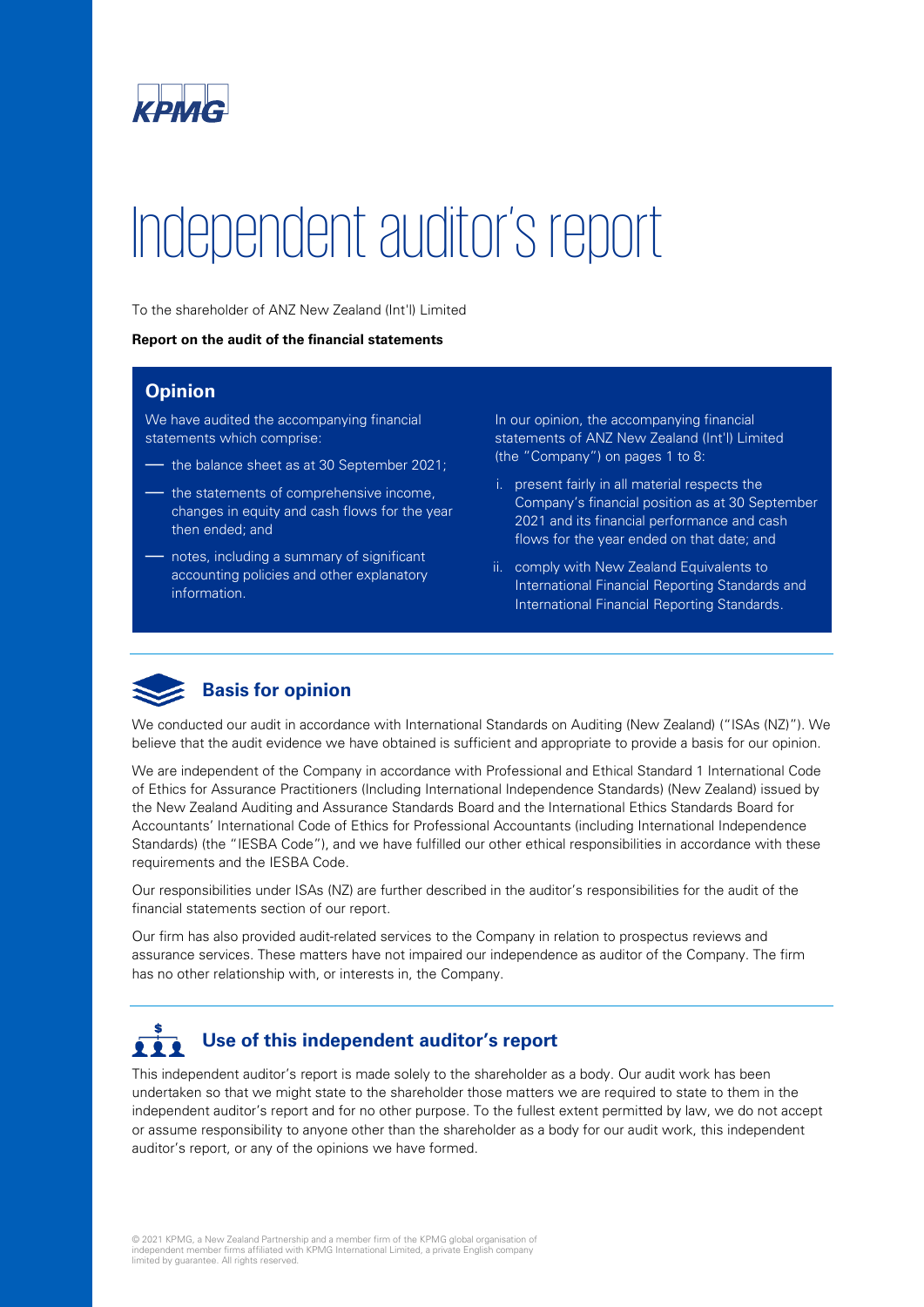

## **Responsibilities of the Directors for the financial statements**

The Directors, on behalf of the Company, are responsible for:

- the preparation and fair presentation of the financial statements in accordance with generally accepted accounting practice in New Zealand (being New Zealand Equivalents to International Financial Reporting Standards) and International Financial Reporting Standards;
- implementing necessary internal control to enable the preparation of a set of financial statements that is fairly presented and free from material misstatement, whether due to fraud or error; and
- assessing the ability to continue as a going concern. This includes disclosing, as applicable, matters related to going concern and using the going concern basis of accounting unless they either intend to liquidate or to cease operations or have no realistic alternative but to do so.

## **Auditor's responsibilities for the audit of the financial statements**

Our objective is:

- to obtain reasonable assurance about whether the financial statements as a whole are free from material misstatement, whether due to fraud or error; and
- to issue an independent auditor's report that includes our opinion.

Reasonable assurance is a high level of assurance but is not a guarantee that an audit conducted in accordance with ISAs NZ will always detect a material misstatement when it exists.

Misstatements can arise from fraud or error. They are considered material if, individually or in the aggregate, they could reasonably be expected to influence the economic decisions of users taken on the basis of these financial statements.

A further description of our responsibilities for the audit of these financial statements is located at the External Reporting Board (the "XRB") website at:

<http://www.xrb.govt.nz/standards-for-assurance-practitioners/auditors-responsibilities/audit-report-8/>

This description forms part of our independent auditor's report.



KPMG Auckland 10 November 2021